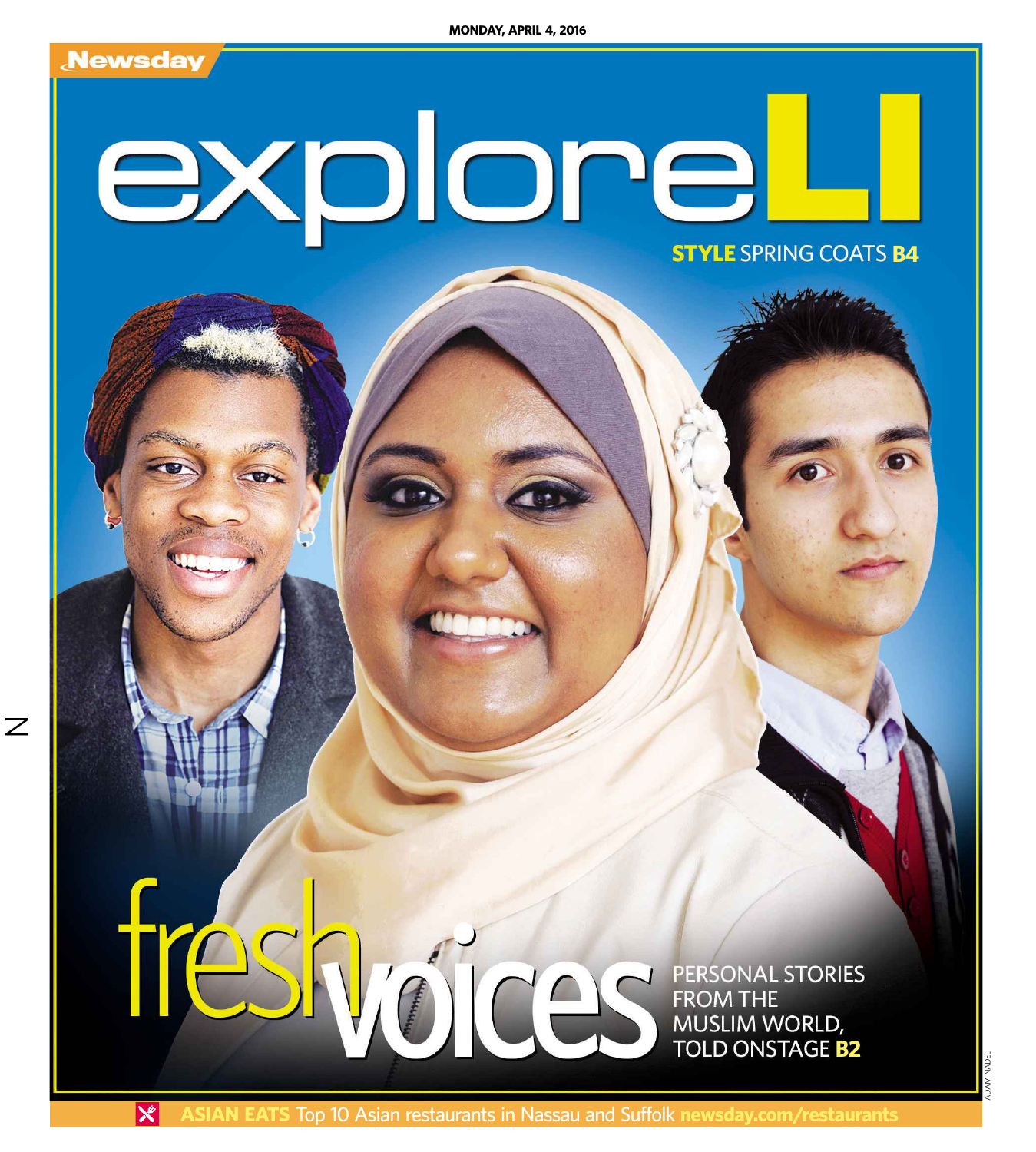**NOW ONLINE** Nine products to help spring cleaning **newsday.com/events**



ADAM NADEL

# *exploreLI*

 **Explore LI Nxplore LI** book**pitcher** Book Revue is one of the early stops

on former pitcher Ron Darling's book tour. His latest book, "Game 7, 1986: Failure and Triumph in the Biggest

Game of My Life," is set for release tomorrow. He speaks and signs copies of his book that breaks down one of baseball's biggest "forgotten"

GAME 7, 1986

**ST. MARTIN'S PRESS** ST. MARTIN'S PRESS

games, at 7 p.m. **Wednesday** at the **Huntington** bookstore. **ADMISSION** Free **INFO** 631-271-1442, bookrevue.com

### fire**fighters**

The Islip Town Fire Fighters Museum and Education Center and the Islip Arts Council present an exhibit that covers the **history of town fire departments**, including pictures of early and modern firehouses at Brookwood Hall in **East Islip**. The last of three presentations is 7 p.m. next Tuesday, spotlighting firefighting equipment from the bucket brigade era of the 1700s through the present. The exhibit ends April 30. **ADMISSION** Free **INFO** 631-224-5420, islipartscouncil.org



**See our top picks for events happening this week: newsday.com/thingstodo**



Ferdous Dehqan, Tiffany Yasmin Abdelghani and Amir Khafagy in "Beyond Sacred," a production based on interviews featuring **non-actors with a range of Muslim perspecitves, to be performed Wednesday at Stony Brook University's Wang Center.**

## Young Muslims share stories, often harsh, on stage Issues of **identity**

**BY JANELLE GRIFFITH** *janelle.griffith@newsday.com*

or Valley Stream resident Tiffany Yas<br>Abdelghani, traveling — even locally<br>its own brand of angst.<br>In 2014, Abdelghani was on a Long<br>Rail Road train heading home from class at or Valley Stream resident Tiffany Yasmin Abdelghani, traveling — even locally — brings its own brand of angst.

In 2014, Abdelghani was on a Long Island LaGuardia Community College in Queens. Like many other passengers, she took a call on her cellphone. But Abdelghani's conversation was the only one cut short by an irate fellow commuter.

A woman was screaming at her, but not because she had violated the MTA's courtesy cellphone policy. Abdelghani, 27, was wearing a hijab at the time, and she believes the woman became concerned about her because she identified her as Muslim.

"I asked her what was wrong and she said, 'Why don't you go back to your country?' " Abdelghani says.

This experience is one of many depicted in "Beyond Sacred: Voices of Muslim Identity," Ping Chong + Company's interview-based

**ON THE COVER Kadin Herring, Tiffany Yasmin Abdelghani and Ferdous Dehqan are performing in "Beyond Sacred."**

**BEYOND SACRED: VOICES OF MUSLIM IDENTITY WHEN | WHERE** 6 p.m. Wednesday at Charles B. Wang Center Theatre, Stony Brook University **INFO** 631-632-6400, nwsdy.li/wangsacred **ADMISSION** \$10 (\$5 students)

production that will be performed Wednesday at the Charles B. Wang Center at Stony Brook University.

The 75-minute show depicts personal, historical and political narratives of young men and women from a wide range of Muslim perspectives.

"Beyond Sacred" does not feature actors. The five New York participants — the term the show's producers prefer — include four who were

raised Muslim and Abdelghani, who converted from Christianity in her mid-20s.

"The word 'actor' would not accurately represent our intention, which is to bring real people to the stage to tell real stories," says Sara Zatz, co-writer and associate director of Ping Chong + Company, a theater group.

#### **FROM LIFE TO STAGE**

The participants, who range in age from 20 to 30, were all children at the time of the Sept. 11, 2001 terror attacks. Four lived in the United States and remember how the attacks shifted the way Muslims are perceived in the country, how people began to treat them more harshly.

The fifth participant, Ferdous Dehqan, did not immigrate to this country until 2013, but vividly remem-